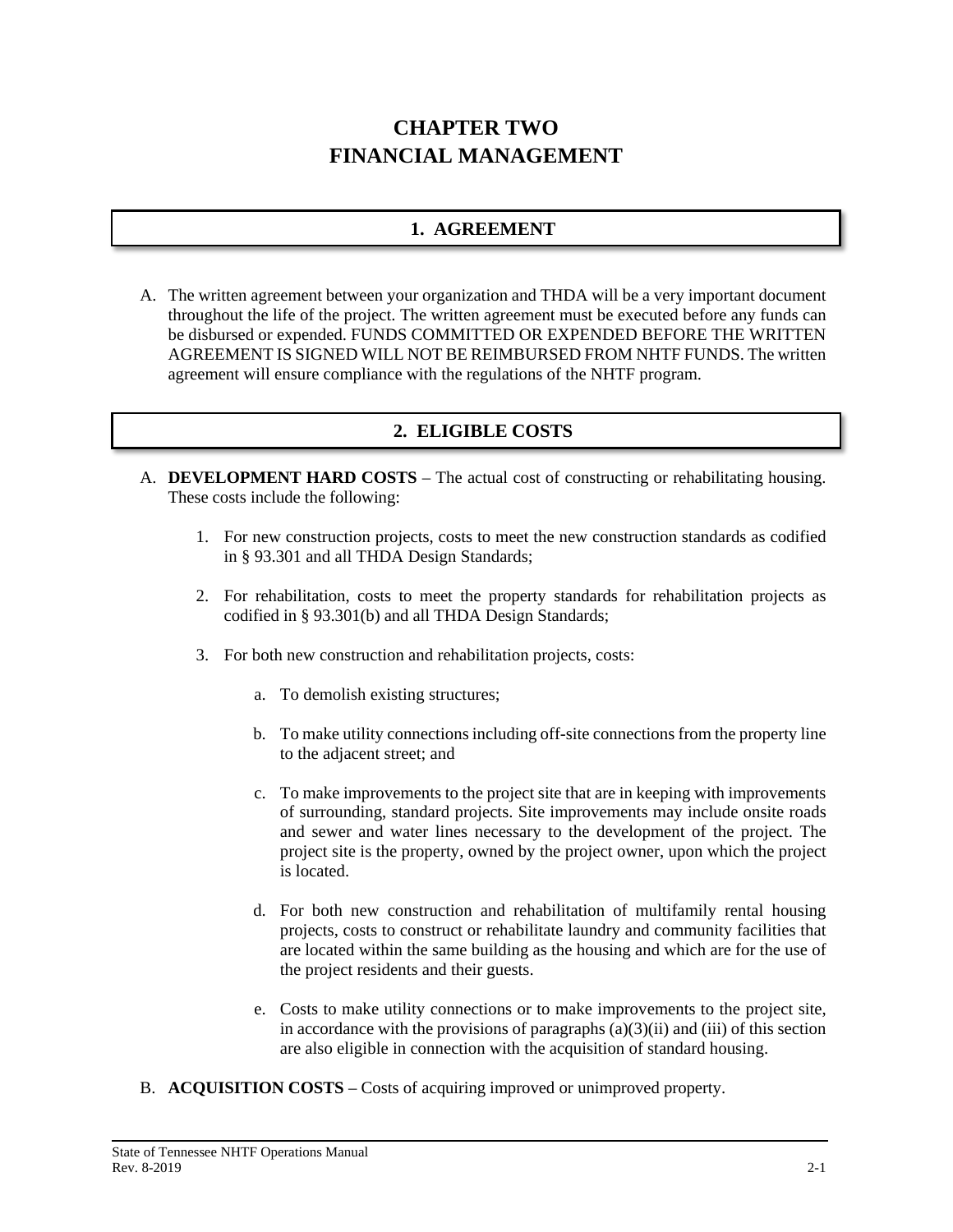- C. **PROJECT "SOFT" COSTS** Other reasonable and necessary costs incurred by the owner and associated with the financing or development (or both) of new construction, rehabilitation or acquisition of housing assisted with NHTF funds. Eligible project "soft costs" include:
	- 1. Architectural, engineering, or related professional services required to prepare plans, drawings, specifications, or work write-ups. The costs may be paid if they were incurred not more than 24 months before the date that NHTF funds are committed to the project and the grantee expressly permits NHTF funds to be used to pay the costs in the written agreement committing the funds.
	- 2. Costs to process and settle the financing for a project, such as lender origination fees, credit reports, fees for title evidence, fees for recordation and filing of legal documents, building permits, attorney fees, private appraisal fees and fees for an independent cost estimate, builders or developers fees.
	- 3. Costs of a project audit, including certification of costs performed by a certified public accountant, that the grantee may require with respect to the development of the project.
	- 4. Costs to provide information services such as affirmative marketing and fair housing information to prospective homeowners and tenants as required by § 93.350.
	- 5. For new construction or rehabilitation projects, the cost of funding an initial operating deficit reserve, (if applicable per the application), which is a reserve to meet any shortfall in project income during the period of rent-up (not to exceed 18 months) and which may only be used to pay project operating expenses, scheduled payments to a replacement reserve, and debt service. Any NHTF funds placed in an operating deficit reserve that remain unexpended at the end of the 18 months must be returned to the State's NHTF Trust Account.
	- 6. Staff and overhead costs of the grantee directly related to carrying out the project, such as work specifications preparation, loan processing, and inspections. For multi-unit projects, such costs must be allocated among NHTF-assisted units in a reasonable manner and documented. Although these costs may be charged as project costs, these costs cannot be charged to or paid by the assisted families.
	- 7. For new construction, reconstruction and rehabilitation, costs for the payment of impact fees that are charged for all projects within a jurisdiction.
	- 8. Costs for paint testing, risk assessments, and clearance testing will be paid as soft costs. There is an acceptable range for costs involving these activities. Please contact your specialist for cost approval prior to contracting for these services.
	- 9. Expenses incurred conducting lead activities, interim controls, standard treatments, and abatement.
- D. **OPERATING COST ASSISTANCE AND OPERATING COST ASSISTANCE RESERVES** – For NHTF-assisted units for which project based assistance is not available, when necessary and subject to the limitations in §  $93.200(a)$ , NHTF funds may be used to pay for operating cost assistance and operating cost assistance reserves, as follows:
	- 1. Only projects that identified and operating cost assistance or operating cost assistance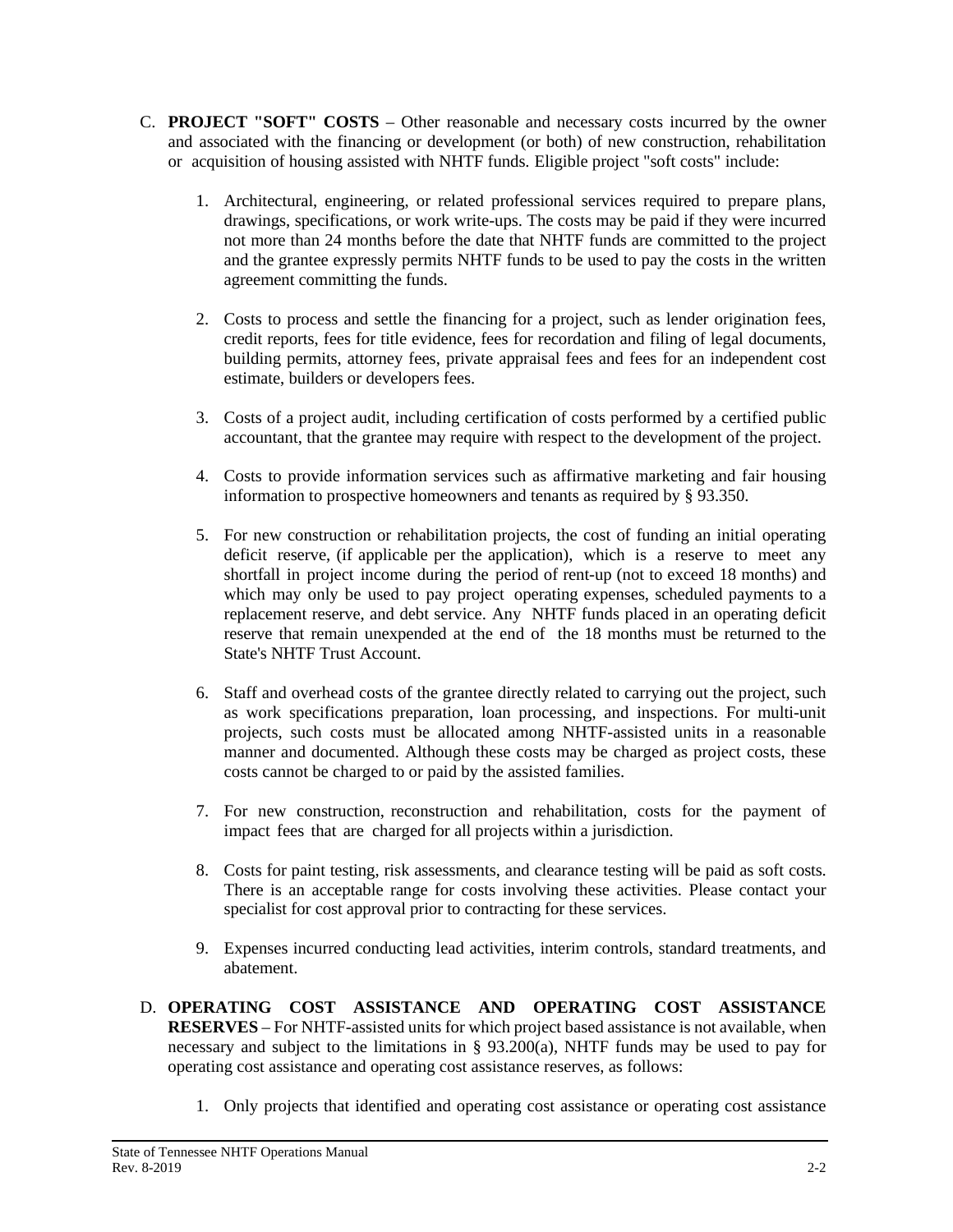reserve contribution in their original application may request operating cost assistance or operating cost assistance reserve funding.

- 2. Operating costs are costs for insurance, utilities, real property taxes, and maintenance and scheduled payments to a reserve for replacement of major systems (provided that the payments must be based on the useful life of each major system and expected replacement cost) of an NHTF-assisted unit. The eligible amount of NHTF funds per unit for operating cost assistance is determined based on the deficit remaining after the monthly rent payment for the NHTF-assisted unit is applied to the NHTF-assisted unit's share of monthly operating costs. The maximum amount of the operating cost assistance to be provided to an NHTF assisted rental project must be based on the underwriting of the project and must be specified in a written agreement between the grantee and the recipient. The written agreement may commit, from a fiscal year NHTF grant, funds for operating cost assistance for a multiyear period provided that the grantee is able meet its expenditure deadline in § 93.400(d). The grantee may renew operating cost assistance with future fiscal year NHTF grants during the affordability period and the amount must be based on the need for the operating cost assistance at the time the assistance is renewed.
- 3. An operating cost assistance reserve may be funded by the grantee for NHTF-assisted units in a project where the grantee determines in its underwriting of the project the reserve is necessary to ensure the project's financial feasibility. If the operating cost assistance reserve is funded with appropriated NHTF funds, the allowable amount of the reserve shall not exceed the amount determined by the grantee to be necessary to provide operating cost assistance for NHTF-assisted units, for a period not to exceed 5 years, based on an analysis of potential deficits remaining after the expected rent payments for the NHTF-assisted unit are applied to the NHTF-assisted unit's expected share of operating costs. The grantee may renew operating cost assistance reserves with future fiscal year NHTF grants during the affordability period and the amount must be based on the need for the operating cost assistance reserve at the time the assistance for the reserve is renewed. If the operating cost assistance reserve is funded with nonappropriated NHTF funds, the reserve may be funded for the period of affordability.

### E. **RELOCATION COSTS**

- 1. The costs of relocation payments and other relocation assistance to persons permanently or temporarily displaced by the project. Relocation payments include replacement housing payments, payments for moving expenses, and payments for reasonable out-of-pocket costs incurred in the temporary relocation of persons.
- 2. Other relocation assistance means staff and overhead costs directly related to providing advisory and other relocation services to persons displaced by the project, including timely written notices to occupants, referrals to comparable and suitable replacement property, property inspections, counseling, and other assistance necessary to minimize hardship.
- F. **COSTS RELATING TO PAYMENT OF LOANS**  If the NHTF funds are not used to directly pay a cost specified in this section, but are used to pay off a construction loan, bridge financing loan, or guaranteed loan, the payment of principal and interest for such loan is an eligible cost only if: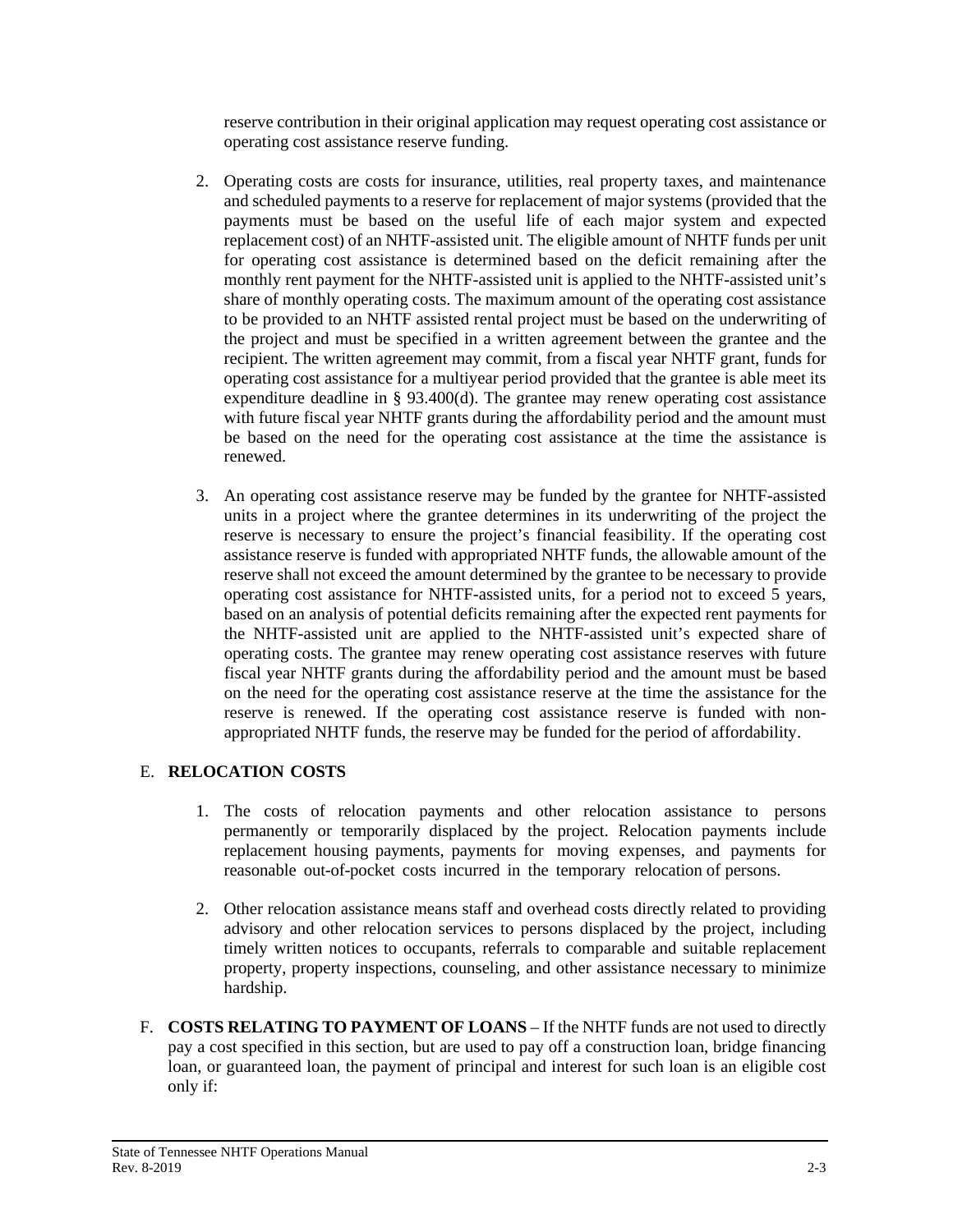- 1. The loan was used for eligible costs specified in this section, and
- 2. The NHTF assistance is part of the original financing for the project and the project meets the requirements of this part.

#### G. **CONSTRUCTION UNDERTAKEN BEFORE THE NHTF FUNDS ARE COMMITTED TO THE PROJECT**

- 1. NHTF funds cannot be used for development hard costs, as provided in paragraph (a) of this section, or for acquisition, undertaken before the NHTF funds are committed to the project. However, the written agreement committing the NHTF funds to the project may authorize NHTF funds to be used for architectural and engineering costs and other related professional services, as provided in paragraph (d)(1) of this section.
- H. **ADMINISTRATIVE AND PLANNING COSTS** (92.770 92.779) Reasonable and necessary costs for the administration of the NHTF program such as salaries and wages; other employee compensation and benefits; and employee education, training and travel. The cost of completing an environmental review is included under administrative cost. Administrative costs do not include eligible project-related costs that are incurred by and charged to project owners.

# **3. ESTABLISHING PROCEDURES FOR FINANCIAL MANAGEMENT**

- A. **REQUIREMENTS** Applicability of uniform administrative requirements, cost principles, and audits (§ 93.405) - CFR part 200 applies to the grantees receiving NHTF funds, except for the following provisions: §§ 200.307, 200.311, 300.328(b), 200.329, and 200.333. If there is a conflict between the definitions in 2 CFR part 200 and 24 CFR part 93, the definitions in part 93 govern.
- B. **GRANTEE RESPONSIBILITY** The grantee is responsible for managing the day-to-day operations of its NHTF program, ensuring that NHTF funds are used in accordance with all program requirements and written agreements, and taking appropriate action when performance problems or concerns arise. The use of development partners, contractors or third party administrators does not relieve the grantee of this responsibility. The performance and compliance of the grantee will be reviewed at least annually. The grantee must have and follow written policies, procedures, and systems, including a system for assessing risk of activities and projects to ensure that the requirements of this part are met.
- C. **AUDITS** Audits of the grantee will be conducted in accordance with 2 CFR part 200, subpart F.
	- 1. Any financial statement submitted by the grantee to THDA must be reviewed by an independent certified public accountant, in accordance with Statements on Standards for Accounting and Review Services, which is issued by the American Institute of Certified Public Accountants.
	- 2. The written agreement providing NHTF assistance to the grantee specifies that the grantee will submit to THDA a cost certification performed by a certified public accountant for each project assisted with NHTF funds.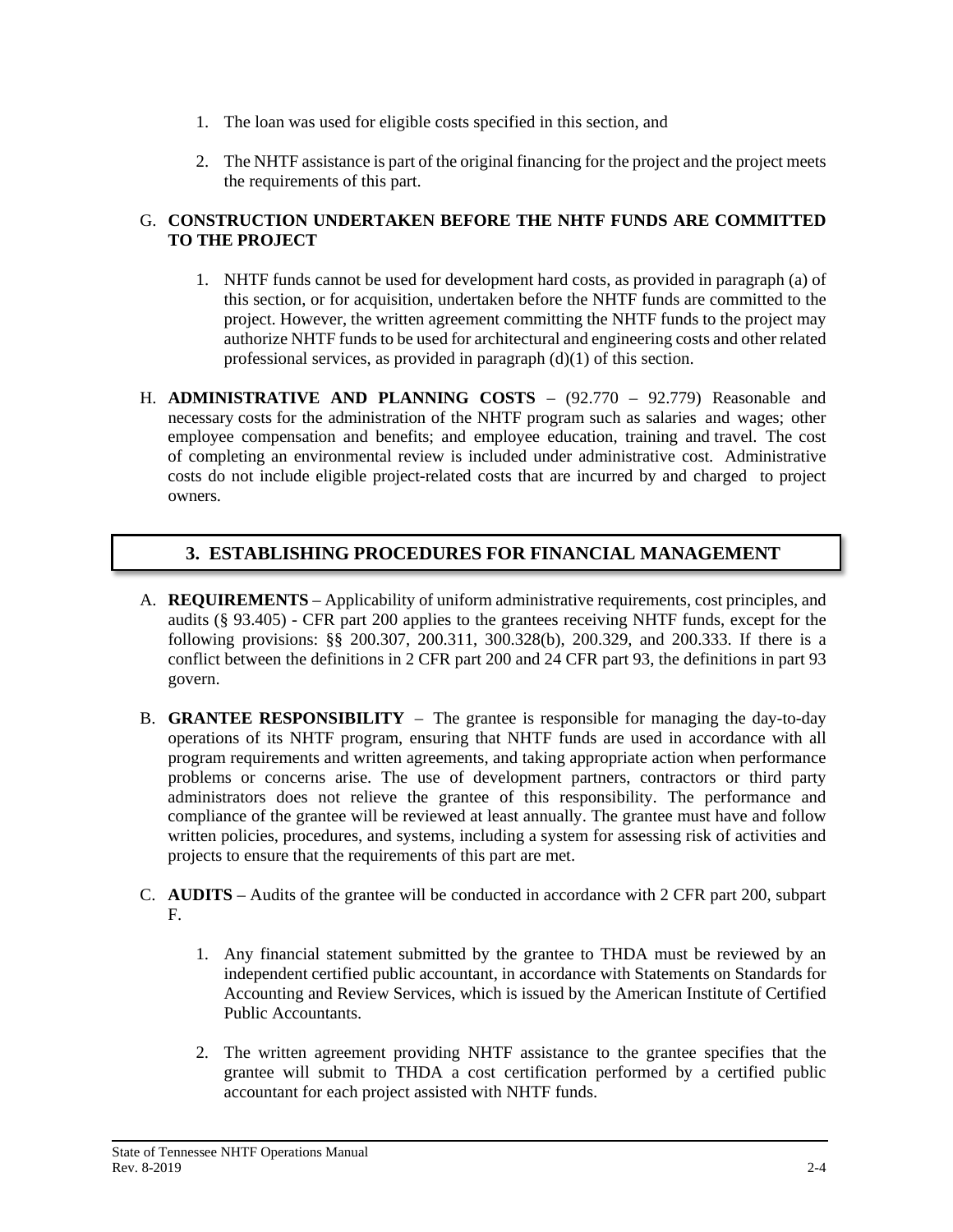- 3. The agreement must specify that the recipient will submit to the grantee an annual audit performed on each project assisted with NHTF funds, beginning the first year following the cost certification and with the final annual audit occurring the last year of the affordability period.
- D. **RECORDKEEPING** Each grantee must establish and maintain sufficient records to enable THDA to determine whether the grantee has met the requirements of this part. At a minimum, the following records are needed:
	- 1. Program Records:
		- a. The forms of NHTF assistance used in the program.
		- b. The subsidy layering guidelines adopted in accordance with § 93.300.
		- c. Records documenting compliance with the 24-month commitment deadline of § 93.400(d)(l).
		- d. Records documenting compliance with the 10 percent limitation on administrative and planning costs in accordance with § 93.202.
	- 2. Project Records:
		- a. A full description of each project assisted with NHTF funds, including the location (address of each unit), form of NHTF assistance, and the units assisted with NHTF funds.
		- b. The source and application of funds for each project, including supporting documentation, in accordance with 2 CFR 200.333 through 200.337, and records to document the eligibility and allowability of the project costs, including the documentation of the actual NHTF-eligible development costs of each NHTFassisted unit (through allocation of costs, if permissible under  $\S 93.200(c)$ ) where NHTF funds are used to assist less than all of the units in a multi-unit project.
		- c. Records demonstrating that each rental housing project meets the maximum perunit subsidy amount established pursuant to  $\S$  93.300(a), and the subsidy layering and underwriting evaluation in accordance with § 93.300.
		- d. Records (e.g., inspection reports) demonstrating that each project meets the property standards of § 93.301 of this part at project completion. In addition, during the period of affordability, records for rental projects demonstrating compliance with the property standards, and financial reviews and actions pursuant to  $\S$  93.404(a).
		- e. Records demonstrating that each family is income-eligible.
		- f. Records demonstrating that each rental housing project meets the affordability and income targeting requirements of § 93.302 for the required period. Records must be kept for each family assisted.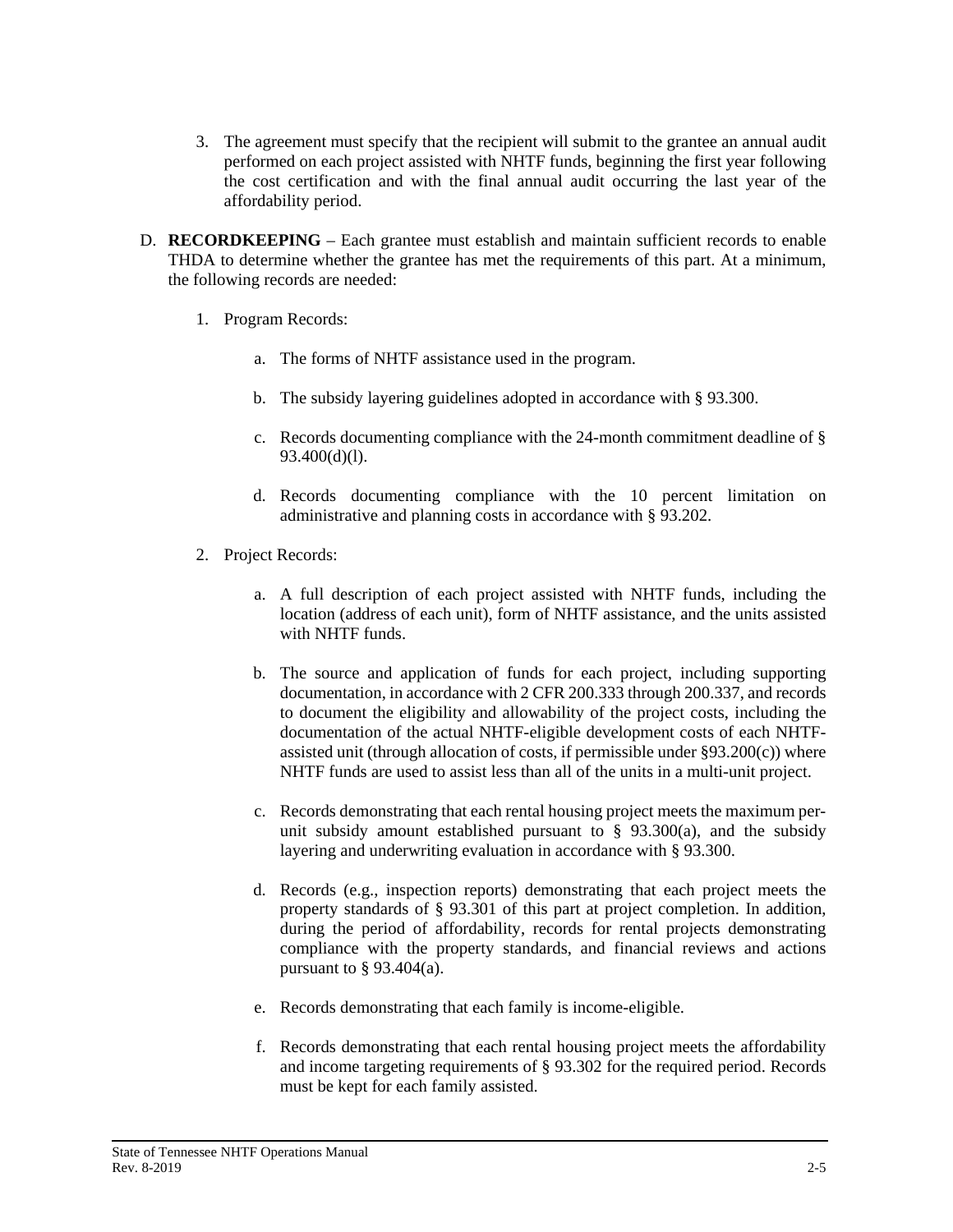- g. Records demonstrating that each lease for an assisted rental housing unit complies with the tenant and participant protections of § 93.303.
	- i. Records must be kept for each family assisted.
- h. Records demonstrating that a site and neighborhood standards review was conducted for each project that included new construction of rental housing assisted under this part, to determine that the site meets the requirements of § 93.150.
- i. Records (written agreements) demonstrating compliance with the written agreements requirements in § 93.404.
- 3. Financial records:
	- a. Records identifying the source and application of funds for each fiscal year, including the annual grant and any reallocation (identified by federal fiscal year).
	- b. Records concerning the project development account and management account, including deposits, disbursements, balances, supporting documentation, and any other information required by the program disbursement and information system established by HUD or the program rules and policies established by THDA.
	- c. Records identifying the source and application of program income.
	- d. Records demonstrating adequate budget control, in accordance with 2 CFR part 200, including evidence of periodic account reconciliations.
- 4. Program administration records:
	- a. Written policies, procedures, and systems, including a system for assessing risk of activities and projects, and a system for monitoring entities consistent with this section, to ensure that the requirements of this part are met.
	- b. Records demonstrating compliance with the applicable uniform administrative requirements required by § 93.405.
	- c. Records documenting required inspections, monitoring reviews and audits, and the resolution of any findings or concerns.
- 5. Records concerning other Federal requirements:
	- a. Equal opportunity and fair housing records, as required under 24 CFR part 121.
	- b. Data on the extent to which each racial and ethnic group and single headed households (by gender of household head) have applied for, participated in, or benefited from, any program or activity funded in whole or in part with NHTF funds.
	- c. Documentation of actions undertaken to meet the requirements of 24 CFR part 135, which implements section 3 of the Housing and Urban Development Act of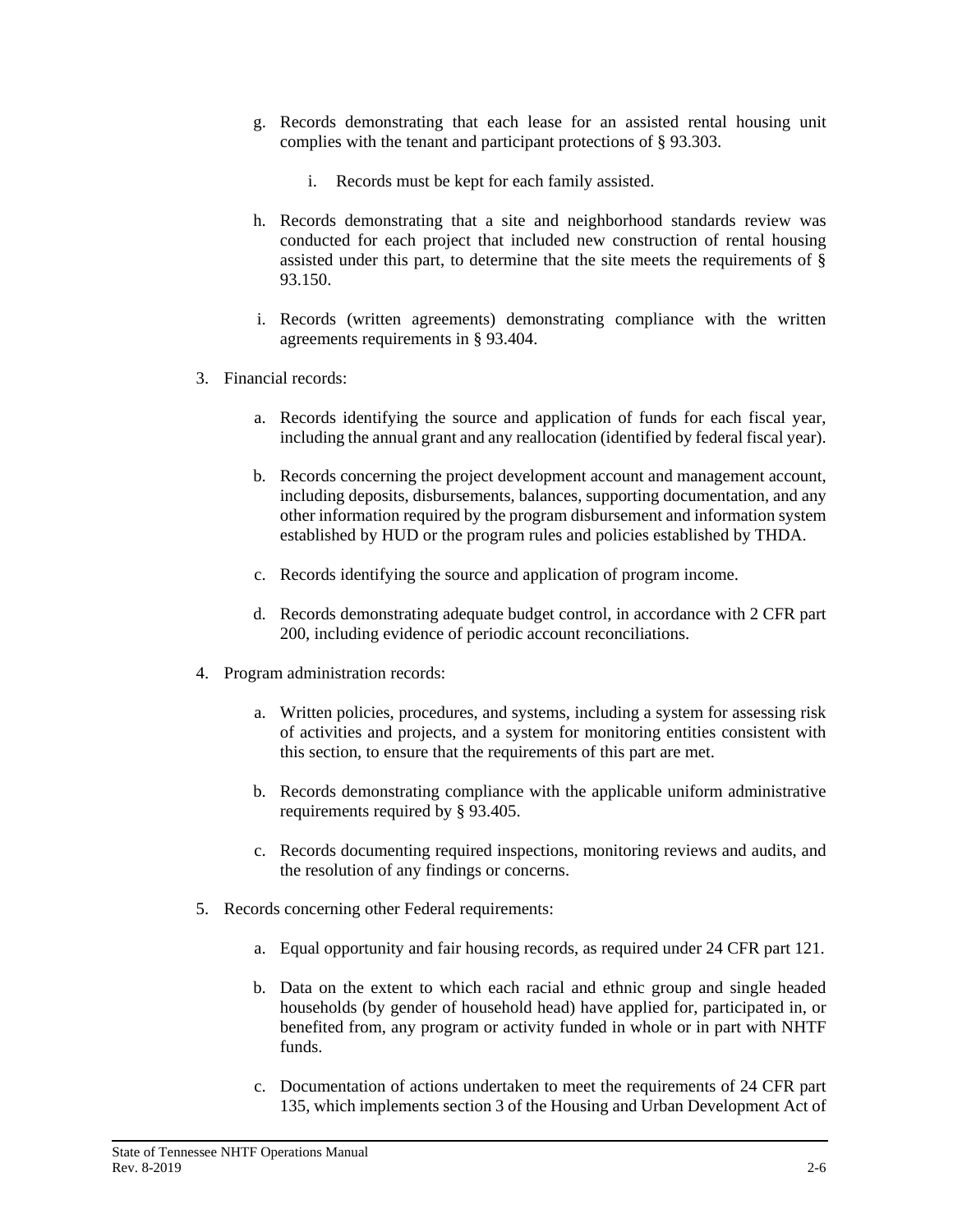1968, as amended (12 U.S.C. 1701u).

- d. Records demonstrating compliance with the affirmative marketing procedures and requirements of § 93.350.
- e. Records demonstrating compliance with the lead-based paint requirements of 24 part 35, subparts A, B, J, K, M, and R.
- f. Records demonstrating compliance with requirements of § 93.352 regarding displacement, relocation, and real property acquisition.
- g. Records supporting exceptions to the conflict-of-interest prohibition pursuant to § 93.353.
- h. Debarment and suspension certifications required by 24 CFR5.105(c) and 2 CFR part 2424.
- i. Records demonstrating compliance with § 93.354.
- j. Records demonstrating compliance with 2 CFR 200.321 regarding the grantee's activities related to minority business enterprise (MBE) and women's business enterprise (WBE).
- E. **RECORD RETENTION**  All records pertaining to each fiscal year of NHTF funds must be retained in a secure location for the most recent 5-year period, except as provided below:
	- 1. For rental housing projects, records may be retained for 5 years after the project completion date, except that records of individual tenant income verifications, project rents, and project inspections must be retained for the most recent 5-year period, until 5 years after the affordability period terminates.
	- 2. Written agreements must be retained for 5 years after the agreement terminates.
	- 3. Records covering displacements and acquisitions must be retained for 5 years after the date by which all persons displaced from the property and all persons whose property is acquired for the project have received the final payment to which they are entitled, in accordance with § 93.352.
	- 4. If any litigation, claim, negotiation, audit, monitoring, inspection, or other action has been started before the expiration of the required record retention period, records must be retained until completion of the action and resolution of all issues that arise from it, or until the end of the required period, whichever is later.

#### F. **ACCESS TO RECORDS**

- 1. The grantee must provide THDA reasonable access to records, consistent with applicable State and local laws regarding privacy and obligations of confidentiality.
- 2. HUD and the Comptroller General of the United States, and any of their representatives, have the right of access to any pertinent books, documents, papers, or other records of the grantee to make audits, examinations, excerpts, and transcripts.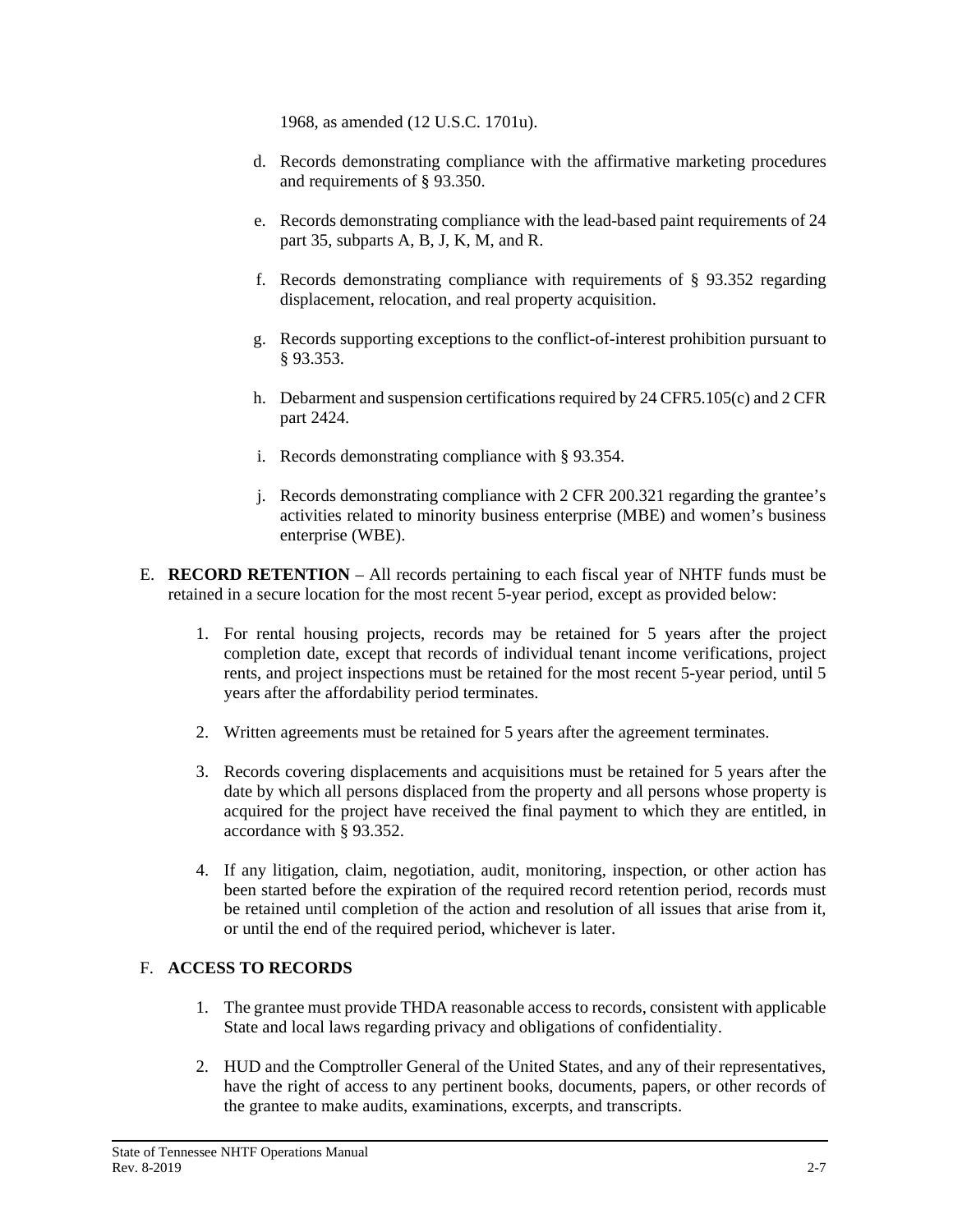### **4. PREPARATION OF AUTOMATIC DEPOSITS FORM AND AUTHORIZED SIGNATURES FORM**

- A. **AUTHORIZATION AGREEMENT FOR AUTOMATIC DEPOSITS** The Authorization Agreement for Automatic Deposits (ACH) tells the State to which financial institution the transfer of NHTF funds should be sent. The ACH forms must be submitted directly to the State of Tennessee Finance and Administration Department. The address for return of the ACH form is included in the instructions for the document.
- B. **SIGNATURE AUTHORIZATION FORM** The Signature Authorization Form (FM-2) designates who is permitted to sign the community's "Request for Payment". It requires at least two signatures. These forms must be completed carefully with no erasures or corrections. Blank forms will be sent to you with your contract.
- C. **REVISIONS** If these forms need to be changed (e.g., using a different financial institution or staff members change) simply provide the State with copies of revised forms with original signatures.
- D. **RESUBMISSION** Grantees with previous NHTF contracts must submit these forms again with each new contract.

# **5. PROGRAM DISBURSEMENT AND INFORMATION SYSTEM**

- A. **IDIS SYSTEM** The NHTF Investment Trust Fund account established in the U.S. Treasury is managed through a computerized disbursement and information system established by HUD. The computerized system manages, disburses, collects and reports information on the use of NHTF funds. (For purposes of reporting in the Integrated Disbursement and Information System (IDIS), a NHTF project is an activity.
- B. **PROJECT SET UP** After THDA executes its NHTF Agreement with HUD, complies with the established requirements for release of funds, and submits the appropriate banking and security documents – to the appropriate agency, it may set-up (identify) specific investments in the disbursement and information system. Investments that require the set-up of projects are acquisition, new construction, or rehabilitation of housing. The State is required to enter complete project set-up information at the time of project set-up.
	- 1. Project Set-up Report Form is completed by the Grantees and submitted to THDA.
	- 2. A project, which has been committed in the system for 18 months without an initial disbursement of funds, will also be automatically cancelled.
- C. **DISBURSEMENT OF NHTF FUNDS** After complete project set-up information is entered into the disbursement and information system, NHTF funds for the project may be drawn down from the U. S. Treasury account by THDA by electronic funds transfer.
	- 1. THDA will request NHTF funds from the U.S. Treasury at the same time it requests funds from the State NHTF account for transfer to the grantees.
	- 2. NHTF funds drawn from Tennessee's U. S. Treasury NHTF account must be expended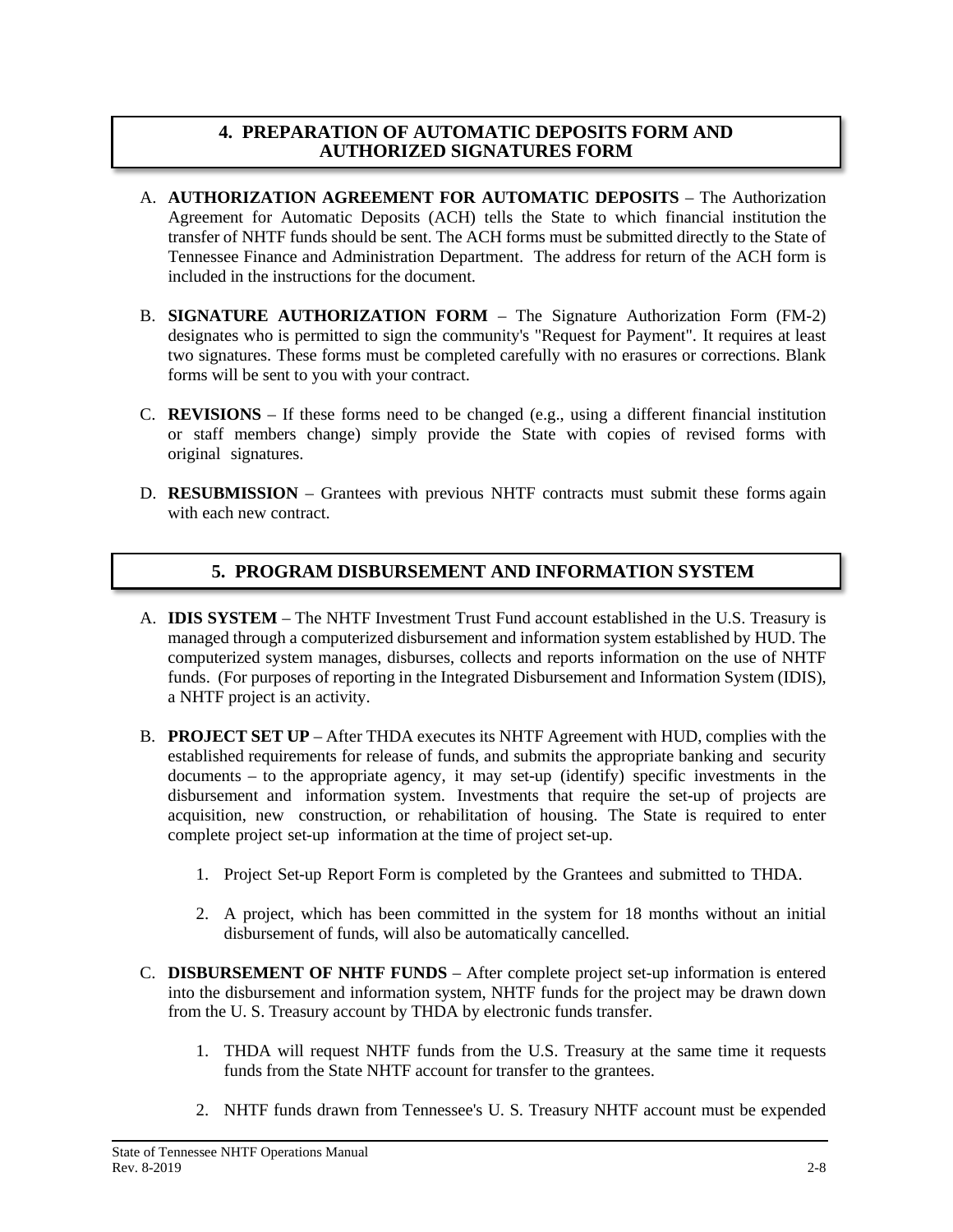for eligible costs within 15 days. Any funds drawn and not expended for eligible costs within 15 days of disbursement must be returned to HUD for deposit in THDA's U. S. Treasury NHTF account.

- 3. To draw down funds, a grantee must submit a Request for Payment Form with appropriate documentation.
- D. **PAYMENT CERTIFICATION** As post-documentation of each drawdown of funds from the U.S. Treasury account, THDA or the state recipients with direct access to the disbursement and information system must keep in their project files a payment certification for each drawdown in the form of a NHTF Voucher Request.
- E. **PROJECT COMPLETION REPORTS** A Project Completion Report must be submitted to HUD within 120 days of the final drawdown request for the project. If a satisfactory Project Completion Report is not submitted by the due date, HUD will suspend further project set-ups for the State or entitlement grantee. Project set-ups will remain suspended until a satisfactory Project Completion Report is received and entered into the system.
- F. **PROJECT REVISIONS** Additional NHTF funds may be committed to a project up to one year after project completion, but the amount of NHTF funds in the project may not exceed the maximum per-unit subsidy amount set by HUD.

# **6. REQUESTS FOR PAYMENT**

- A. **REQUEST FOR PAYMENT FORM** NHTF funds are requested by using the Request for Payment Form. This form must be completely and accurately filled in or it cannot be processed. If you have questions, please contact your Housing Program Specialist.
- B. **SIGNATURES AND DOCUMENTATION** The Request for Payment Form must be signed by two people authorized to do so and accompanied by adequate documentation of the expenditures for it to be processed. Submit the original to THDA and retain a copy for your files.
	- 1. For project set-up of rehabilitation projects, please include the following documentation; the Project Set-up Report Form identifying total projected NHTF costs; the construction contract signed by the contractor and developer; and the Status of Compliance with Lead-Based Paint Regulations, LBP Form and LBP inspection or risk assessment (if applicable).
		- a. Interim draws are allowed at 25%, 50% and 75% of the contract amount when the corresponding percentage of the project is completed;
		- b. If making an interim draw, please include the following documentation;
			- i. Copy of the construction contract between the grantee and the general contractor (needed for 1st draw request only) and;
			- ii. The Request for Payment Form and;
			- iii. All supporting documentation for the project expenses being paid with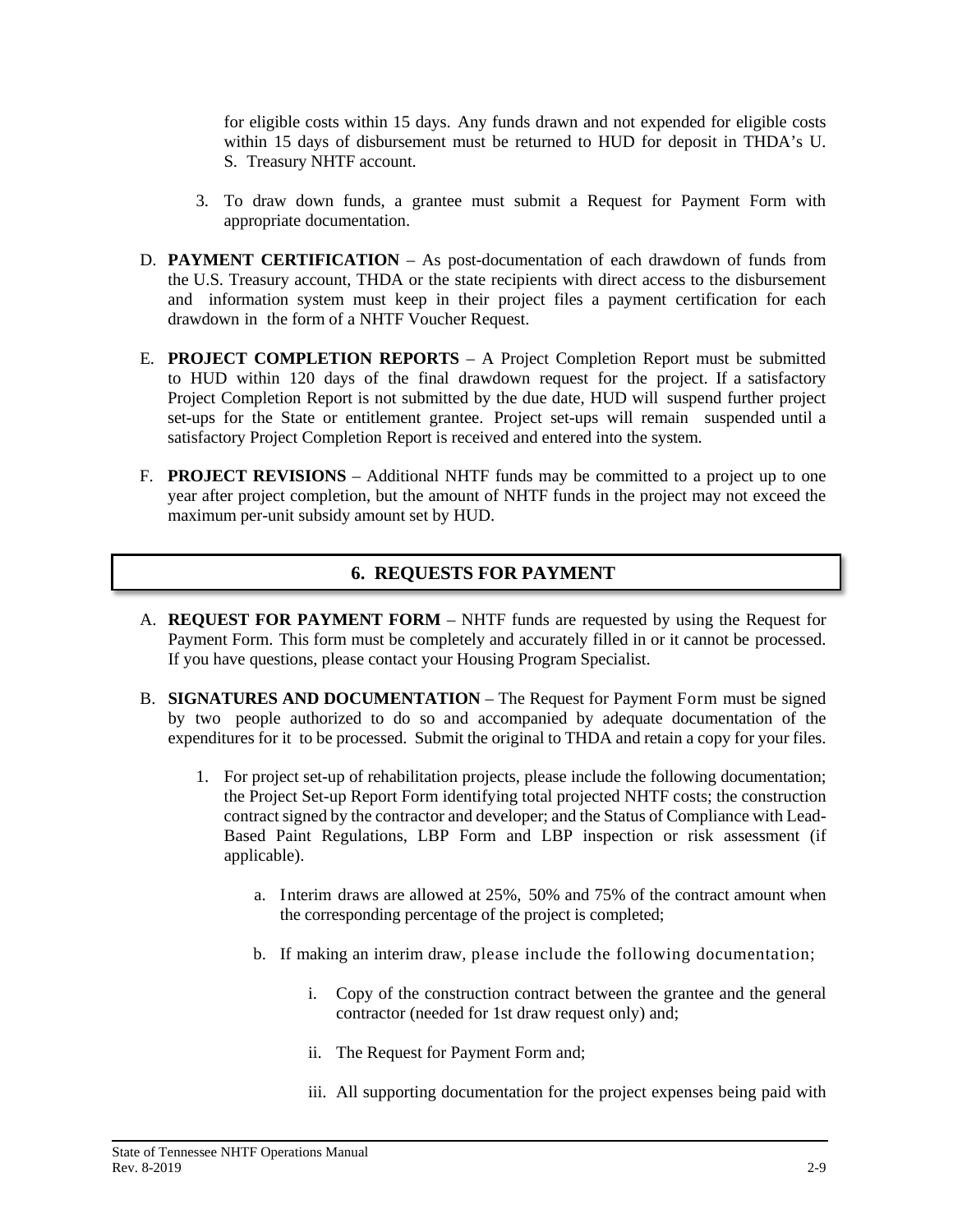this draw including;

- a. invoices supporting hard and soft costs; change orders (if applicable) and;
- b. Mechanics Lien Waivers for all subcontractor expenses representing final payment and;
- iv. General Contractor's Sworn Construction Statement of percentage of completion and;
- v. AIA inspection report signed by a licensed architect in support of the draw request indicating that all work and materials to be paid for with this disbursement have been furnished in accordance with the plans and specifications and;
- vi. 50% Draw must also have a completed and approved THDA Progress Review and passed rough in code inspection reports for all electrical, mechanical and plumbing work.
- c. If making a final draw, please include the following documentation;
	- i. The Certification of Completion and Final Inspection and;
	- ii. General Contractor's Sworn Construction Statement of completion;
	- iii. Invoices supporting hard and soft costs and change orders (if applicable) and;
	- iv. If lead hazards were identified a lead clearance report and;
	- v. Certificate of Occupancy or equivalent and;
	- vi. Passed THDA final progress report.
- C. **TIMEFRAME FOR PAYMENTS** If the request is in order and can be approved, allow thirty working days after THDA receives the request for F&A to process your direct deposit. If the request is not in order, you will be contacted to correct the deficiencies.
- D. **PAYMENT LIMITATIONS** Drawdowns should only be made in amounts necessary to meet current disbursement needs. Current disbursement needs are those funds that will be expended for eligible costs within fifteen days of THDA drawing the NHTF funds from the U.S. Treasury. Any funds that are drawn down and not expended for eligible costs within the 15 days must be returned to the Treasury and any interest earned after 15 days must also be remitted to the Treasury.